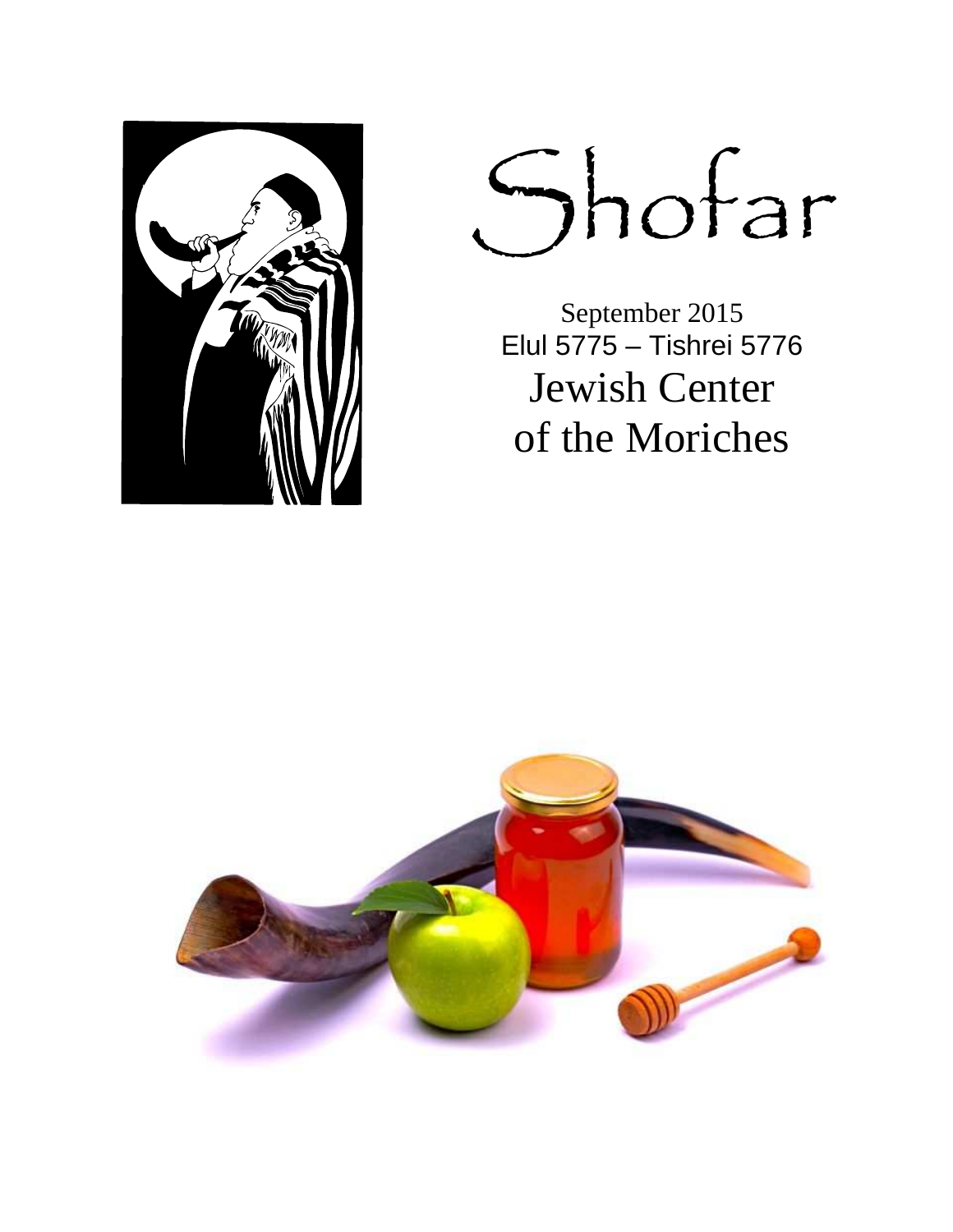# The Jewish Center of the Moriches Temple Board and Spiritual Leader

The Cantor and Officers invite members of the Congregation to contact any of them with ideas, opinions, questions, complaints (hopefully accompanied by a helpful suggestion!), and offers of support or just to talk of your concerns. Members of the Congregation are always welcome to attend the monthly Board meetings and participate in discussions. E-mail addresses and phone numbers are listed for those who also like to correspond directly with the Cantor or Board members.

#### **Note that contact by phone will allow immediate response.**

|                                    | 786-0763 | mleselrod@yahoo.com      |
|------------------------------------|----------|--------------------------|
|                                    | 874-4570 | shardou@optonline.net    |
|                                    | 909-4422 | mfisaac@optonline.net    |
| Recording Secretary  Marilyn Zoilo | 874-4341 | home_cooks@yahoo.com     |
| Corresponding Secretary Donna Ash  | 395-3346 | desj1975@hotmail.com     |
|                                    | 878-4880 | ss12@optonline.net       |
|                                    | 281-0012 |                          |
|                                    | 874-9449 | cmhoops@optonline.net    |
|                                    | 874-4928 | the3kisses@optonline.net |
|                                    | 878-0466 | jwje68@hotmail.com       |

Cantor Zachary Konigsberg 917-696-0749 cantorzkonigsberg@gmail.com

Jewish Center (messages picked up daily): (631) 878-0388 Web site: www.jewishcenterofthemoriches.com

**It's that time of year again. Be sure to check the High Holiday Schedule for all important dates and times.** 

**Please come by on Saturday 9/5 at 8:30PM for our Selichot Service. Don't forget Jordan and Justin Kornreich will have their B'nai-Mitzvah on Saturday, September 26th! That's the last one for this year so don't miss it.**

*See you there!*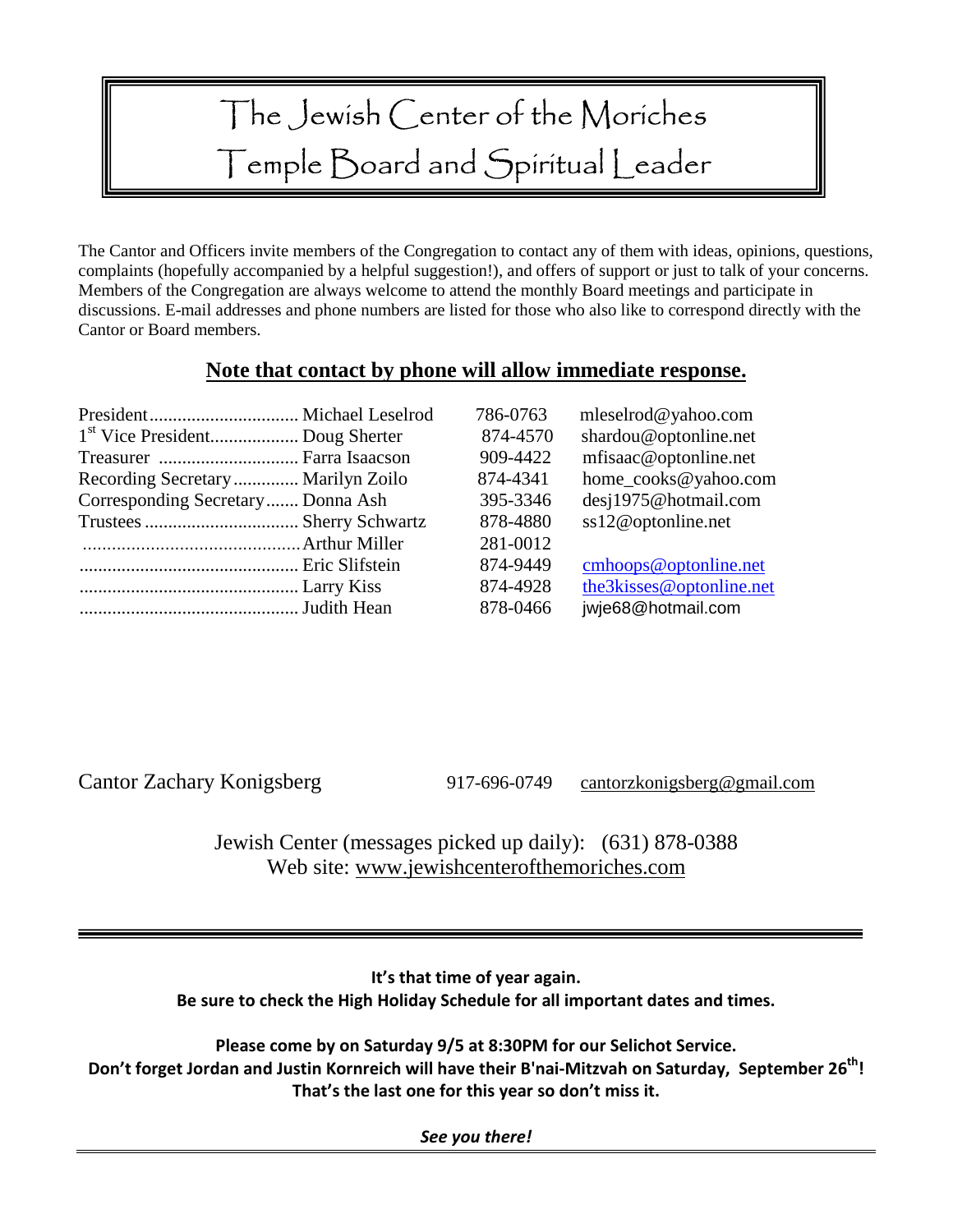September is here and, once again, our season of return has arrived. It is time to return to ourselves, to return to our faith, to return to the values which we know are supreme but which, at times, we perhaps lose track of. As the year proceeds and fills up with all its details, both great and small, we may become distracted from the principle of perfecting ourselves. The High Holiday season comes around to remind us to stop, slow down, and reassess our lives and our behavior.

 This period of self-reflection officially begins with Rosh Hodesh Elul, the New Hebrew month of Elul which is the final month before the arrival of Rosh Hashanah. Elul began on Aug.  $15<sup>th</sup>$  and concludes on Sept.  $13<sup>th</sup>$ , the eve of our New Year. This final month represents our opportunity to do all of those things we have been meaning to do; to give to certain charities, to call or visit friends or family members with whom we have not recently been in touch, and even to apologize to anyone we may have hurt in the past year, whether intentionally or by way of accident. It is understandable that these things sometimes become neglected, slipped through the cracks. It is hard, even impossible, to always do the right thing. That is why this season of teshuvah, returning or repentance, has been built into the structure of our year. Judaism is designed to help us become better people, so that we do not have to rely solely on ourselves to do what is best. Our religion reminds us, gives to us a method by which to improve. We are not alone in this process. The entire community is working together simultaneously, guided by our ancient traditions. All we need to do is embrace what is presented before us, take it in and let it help make us whole again, as we prepare for a joyous new year.

 Here at the Jewish Center we have two events coming up, in addition, of course, to Rosh Hashanah and Yom Kippur services, which are designed to help us prepare spiritually and emotionally for the upcoming penitential season. First, on Sat. night, Sept. 5th, we will be holding our Slichot service. The Slichot are a beautiful set of prayers which help us become ready for the New Year. Please join us at 8:30 that night for an uplifting experience filled with beautiful melodies and good food too. Also, on Sunday morning, Sept. 20th (this year between Rosh Hashanah and Yom Kippur) at 11:00 in the the morning, we will have our annual memorial service which takes place in our Jewish section of Mount Pleasant cemetery. This is a wonderful chance to connect with those who lived and passed away before us. We can seek their guidance and blessing, as we honor them in preparation for the taking on of a new year. Please consider attending both of these meaningful and spiritual events. I think you will find it very uplifting.

 I look forward to seeing all of you at the Jewish Center for the High Holidays. Shanah Tova and happy new year to everyone!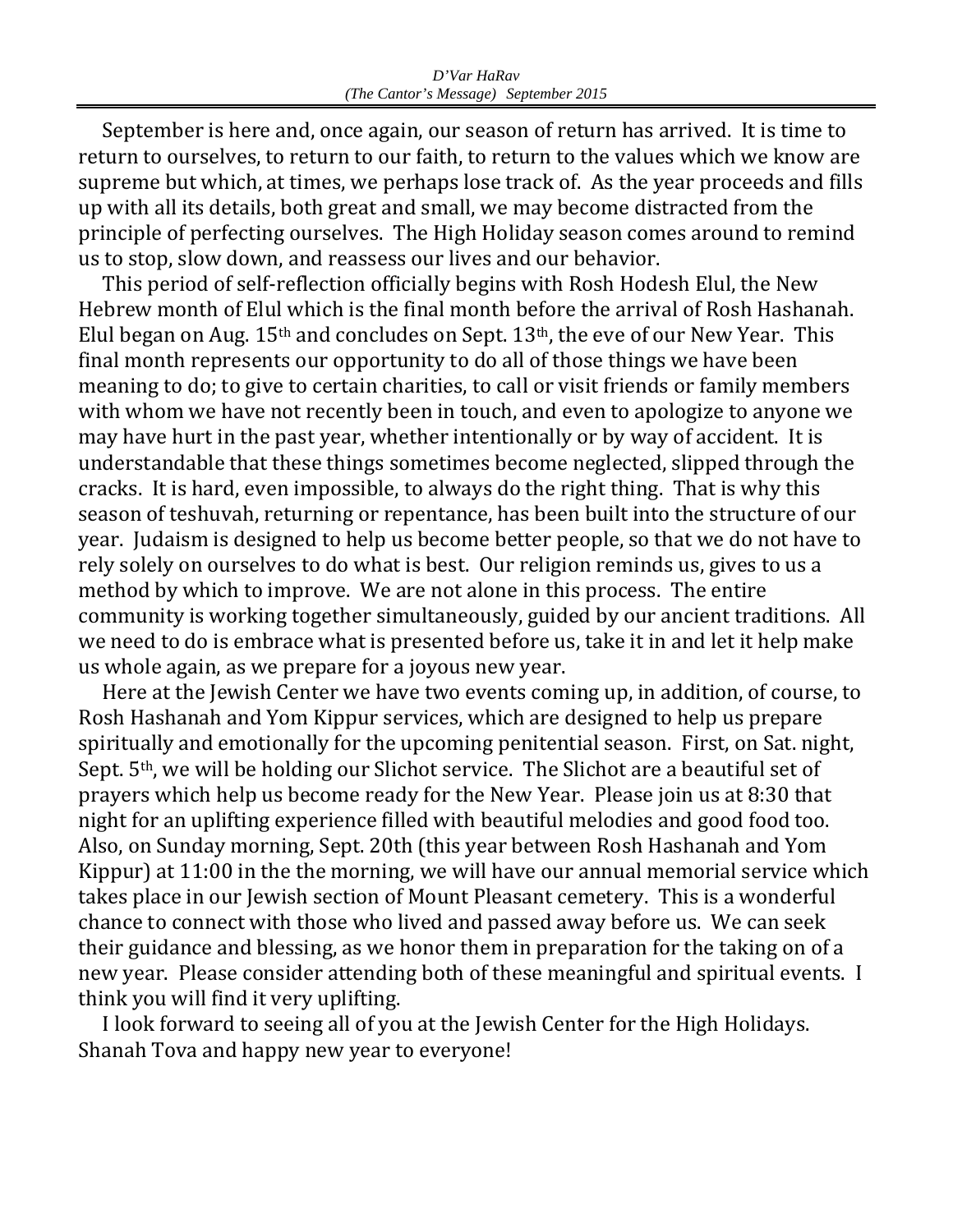# *High Holidays Schedule of Services*

| Selichot                         | Sat | 9/05 | 8:30 PM       |
|----------------------------------|-----|------|---------------|
|                                  |     |      |               |
| Rosh Hashanah Eve                | Sun | 9/13 | 8:00 PM       |
|                                  |     |      |               |
| Rosh Hashanah 1st Day            | Mon | 9/14 | 9:00 AM       |
| <b>Tashlich</b>                  |     |      | 1:30 PM       |
| Rosh Hashanah 2nd Eve            | Mon | 9/14 | 8:00 PM       |
|                                  |     |      |               |
| Rosh Hashanah 2nd Day            | Tue | 9/15 | 9:00 AM       |
|                                  |     |      |               |
| <b>Shabbat Evening Service</b>   | Fri | 9/18 | 7:45 PM       |
|                                  |     |      |               |
| <b>Cemetery Memorial Service</b> | Sun | 9/20 | 11:00AM       |
|                                  |     |      |               |
| Kol Nidre                        | Tue | 9/22 | 6:30 PM sharp |
|                                  |     |      |               |
| Yom Kippur                       | Wed | 9/23 | 9:00 AM       |
| Yizkor                           |     |      | 11:00AM       |
| Mincha                           |     |      | 5:15 PM       |
| <b>Break the Fast</b>            |     |      | 7:30 PM       |

For High Holiday Tickets contact Judy Hean @ 631-878-0466. Tickets are \$162 each for non-members; Tickets are \$75 each for family members. Family packages can be offered.

Please make sure you have your annual 2015 dues paid prior, if you are planning to attend services. Tickets for Rosh Hashanah/Yom Kippor will not be mailed to anyone who is not current with their dues, unless you contact Treasurer Judy Hean to make special provisions. Following the holidays, if there are any extra Book of Remembrances and you are looking to have one mailed, for \$2.50 (cost of mailing), contact Judy Hean.

## **Children's Service**

The Jewish Center of the Moriches is proud to announce that this year we will offer a special children's High Holiday Service, which will take place on both days of Rosh Hashanah and on Yom Kippur from 10:30 until 12:00.

This service will be lead by Phyllis Sussman, wife of our Spiritual Leader, Cantor Zachary Konigsberg. Phyllis directs the Jewish studies department at the Hannah Senesh Community Day School in Brooklyn. She is a gifted and highly qualified educator and this program will be a wonderful opportunity for your child to learn prayers and customs of the High Holidays and to enjoy stories and snacks. Please join us! If you have any questions please contact Cantor Zachary.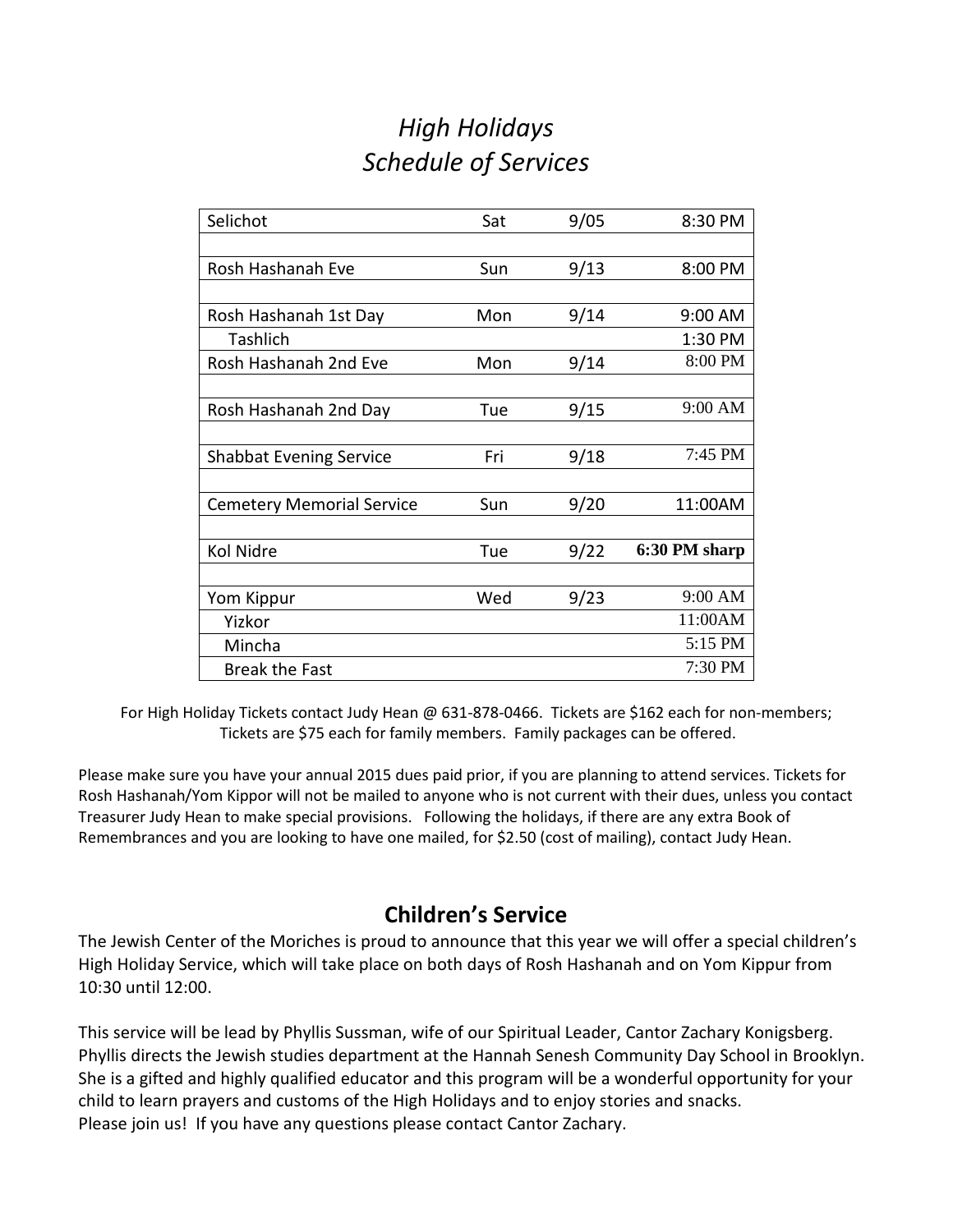#### **Contributions to the Jewish Center of the Moriches Memorial Donation**

| <b>Donations</b>                   |                                                                                                                                                                                                 |  |  |  |  |
|------------------------------------|-------------------------------------------------------------------------------------------------------------------------------------------------------------------------------------------------|--|--|--|--|
| <b>Anne Kirsch</b>                 | In memory of husband Charles Kirsch and mother Freda W Schwartz                                                                                                                                 |  |  |  |  |
| <b>Judy Hean</b>                   | In memory of grandmother Fannie Cohn, Uncle Richie Bernstein, Grandmother<br>Annie Bernstein, Aunt Mae Laube, Grandfather Louis Cohn.<br>In honor of nephew Justin Bilski for his 40th Birthday |  |  |  |  |
| <b>Maddy &amp; Steve Alter</b>     | In memory of mother Minnie Cohen                                                                                                                                                                |  |  |  |  |
| <b>Morton &amp; Gwen Stark</b>     | In memory of sister Rhoda Harrison and Mother Charlotte Stark                                                                                                                                   |  |  |  |  |
| <b>Madeline &amp; Kevin Sheren</b> | In memory of Father Perry Sheren                                                                                                                                                                |  |  |  |  |
| <b>Helene James</b>                | In memory of Rose Rudnelsky                                                                                                                                                                     |  |  |  |  |
| <b>Steven &amp; Maddy Alter</b>    | In memory of Father Paul Alter                                                                                                                                                                  |  |  |  |  |

#### **Donations and how to do so-**

Donations have always been welcomed and are greatly appreciated. Other then membership dues your donations have also helped in the continual financial welfare of the Jewish Center of the Moriches. To properly designate your donation please write on your check or attach a note to where you might want the fund deposited, such as Kol Nidre, Memorial, Sanctuary, General or specific fund raising accounts and so on. By doing this it will enable Farra, our treasurer to correctly distribute all monies.

Thank-you all for such tremendous donations and contributions that help benefit the future of our Jewish Center

#### **Sisterhood News**

Dear Members & Friends

Happy birthday to all our September birthdays. As the New Year approaches, I would like to take this opportunity to thank my board for all their continual help in doing this job as Pres. Thank you to Barbara, Sherry, Roberta, Janet, Judy. My thoughts and best wishes for a happy and healthy New Year to all congregants and their family. I look forward to seeing all of you at the JC for the High Holidays.

 Yours in Sisterhood, Marilyn Zoilo

A special thank you from Marilyn Zoilo:

I would like to thank Barbara Kiss for all her hard work & dedication in organizing & working so hard at fundraising for the Sisterhood with the knitting classes & especially the rummage sale. We would never have a rummage sale without you. Thank you.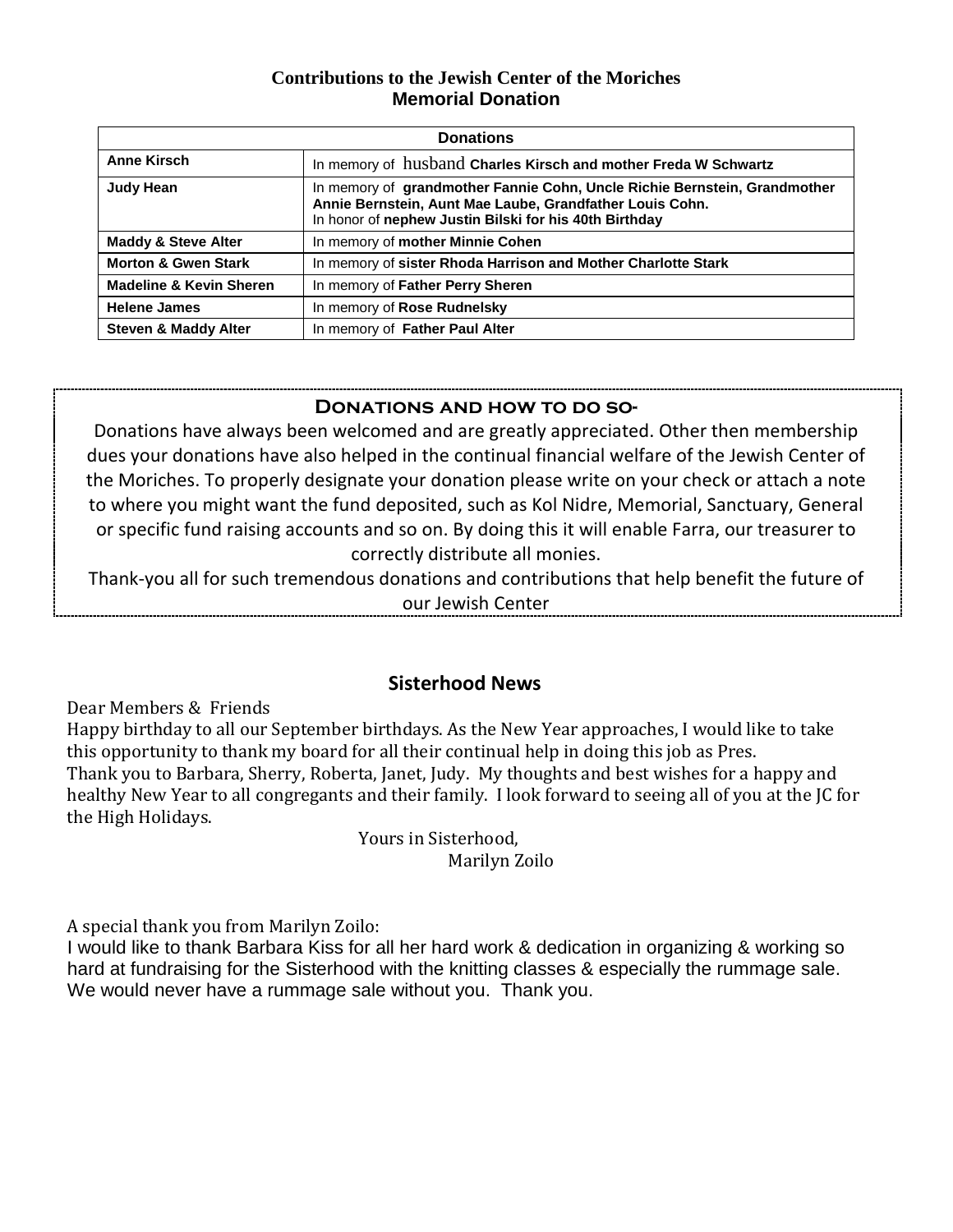## Fall Session: Knitting Classes for all levels!



### Learn to knit, improve your skills or just come and enjoy knitting with us! Tuesdays November 3<sup>rd</sup>, 10<sup>th</sup>, 17<sup>th</sup>, 24<sup>th</sup>, December 1st

7 pm to 9 pm

at

# The Jewish Center of the Moriches

227 Main Street, Center Moriches

Cost: \$18.00 for all 5 sessions (includes yarn, needles and instructions)

For more information and to register,

#### please call Barbara at 631-874-4928

Hosted by the Deborah Sisterhood of the Jewish Center of the Moriches

### **Member News September/October**

**September birthdays:** Larry Kiss 9/7; Arthur Miller 9/7; Abigail Konigsberg 9/15; Farra Isaacson 9/16; Doug Sherter 9/17; Preston Mott 9/22; Gwen Stark 9/23;

**October birthdays:** Jordan and Justin Kornreich 10/2; Elaine Bernstein 10/12; Mark Isaacson 10/12; Adam Mottola 10/13; Benjamin Isaacson 10/22; Cantor Zach 10/26; Lorna Leselrod 10/29.

#### **Jordan and Justin Kornreich have a B'nai-Mitzvah on September 26th!**

Happy 40th to my nephew Justin Bilski out in Las Vegas! (from Aunt Judy)

As always, if you wish to see your happy occasion listed in our Shofar, e-mail to Michael Leselrod, mleselrod@yahoo.com or send a message through our website www.jewishcenterofthemoriches.com. Also, *we need your e-mail address*! This will enable us to send you important Temple updates, cancellations, new and spontaneous activities placed in our calendar, etc., etc. So, please e-mail these to Mike as well. THANK YOU !!

Reminder to anyone who might make any purchases from the **Deborah Sisterhood**, please remember to make your check payable to the "Deborah Sisterhood". Thank you for your donations.

**Friday Night Shabbat Services.** In an effort to keep the services from ending too late at night, and thus to make attending services more attractive to families with children, we will be starting services **promptly at 7:45 pm**. The building will be open from about 7:30 onwards to allow socializing before the services. Please make every effort to arrive promptly. Thank you for your cooperation. Steve Schwartz, for the ritual committee

Almost every Friday night people attend services specifically to say Kaddish. In order to recite the Kaddish, a Minyan (minimum of ten adults) is required. Unfortunately there are times when fewer than ten people attend services. This is very upsetting to those who are denied the opportunity to say Kaddish. Friday night services only last about an hour and a half. Please try to attend as often as possible so we have a Minyan.

If there is anyone interested in coming to Friday night service or a function at the Temple and you **need transportation** then please call Cantor Konigsberg 917-696-0749 and leave a message with your name, phone number and the date you are looking to attend. Cantor will return your call with the member's name that will be more then willing to assist you.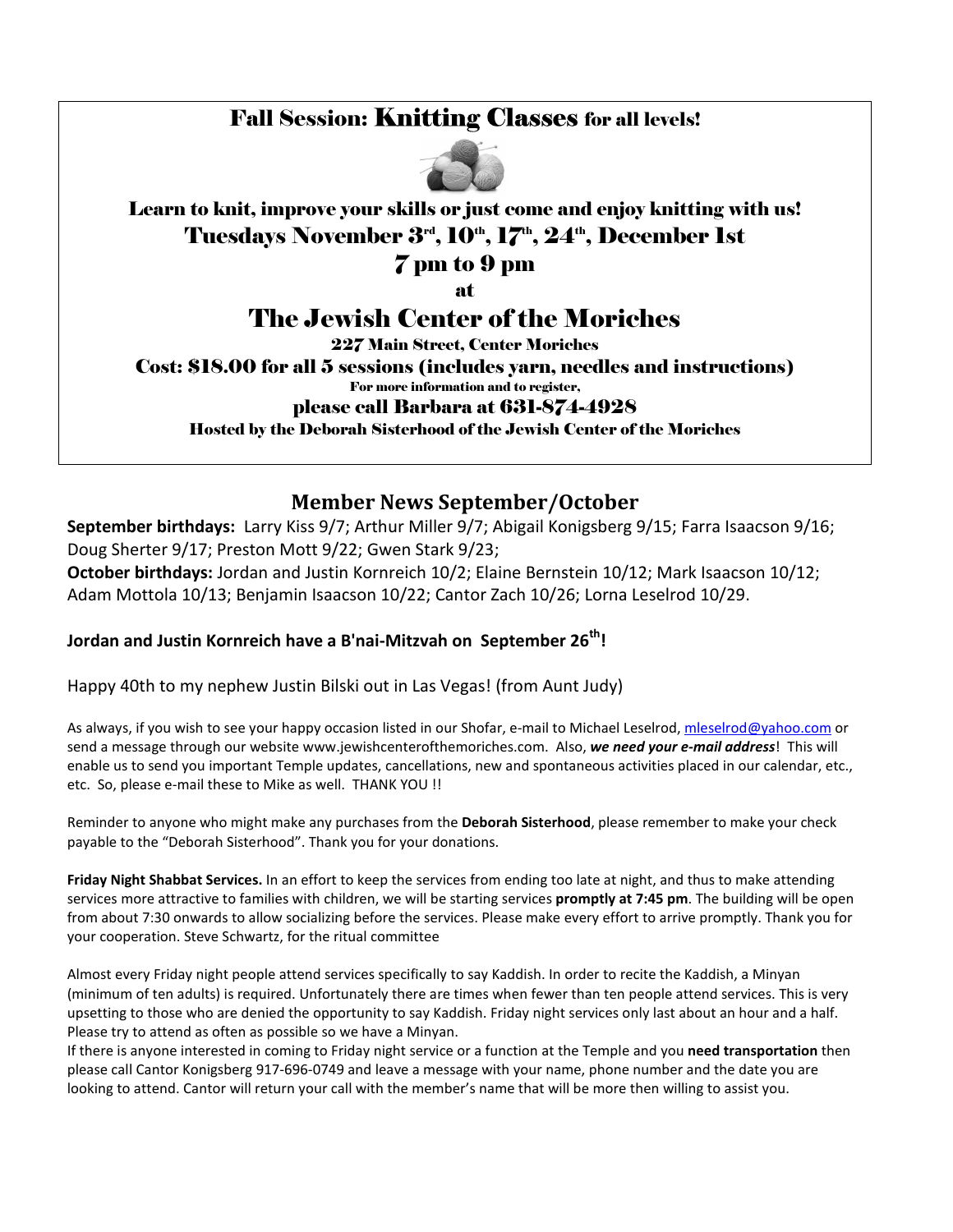Please send all birth announcements, deaths, change of address or all other **imperative information** for the Jewish Center to **Donna Ash**, our Corresponding Secretary at 395-3346 or e-mail desj1975@hotmail.com . This will allow all information to be distributed to the right board member or committee.

**Interested in sponsoring an Oneg Shabbat through the Deborah Sisterhood? Call :Sherry Schwartz @ 878-4880** 



#### Plant a tree in Israel

Anyone who would like to plant a tree in Israel in honor or memory of someone, please call Stuart Bossert at 848- 7192. The person should have the name of the person that they want honored, and the persons name and address that you want the certificate for the tree sent to. The donation for this honorarium is \$18.00 and the check made out to sisterhood. Please mail your check to Stuart Bossert at PO Box 12, Moriches, NY 11955.



As members of the Jewish Center know, we welcome participation of members of the Congregation and guests to participate in the service to the extent of their capabilities and desires. We are fortunate to have several members of the Congregation who contribute by leading the singing of some of our most familiar prayers. Others contribute by reading the Haftarah. Another contributes by blowing the Shofar. Many contribute by leading English readings or by opening the Ark. Still others help by greeting Congregants and guests and by assisting with the proceedings on the Bimah. But we can always benefit from more participation.

Perhaps there is a role you would like to play and are just waiting to be invited. We invite you to let us know what you would like to do and we will make every effort to accommodate you. Please contact Steve Schwartz, chair of the Ritual Committee (ss12@optonline.net; 631-878-4880) or Cantor Zach (cantorzkonigsberg@gmail.com; 917-696-0749) and let us know how you would like to participate. Looking forward to seeing you all at Services. Steve Schwartz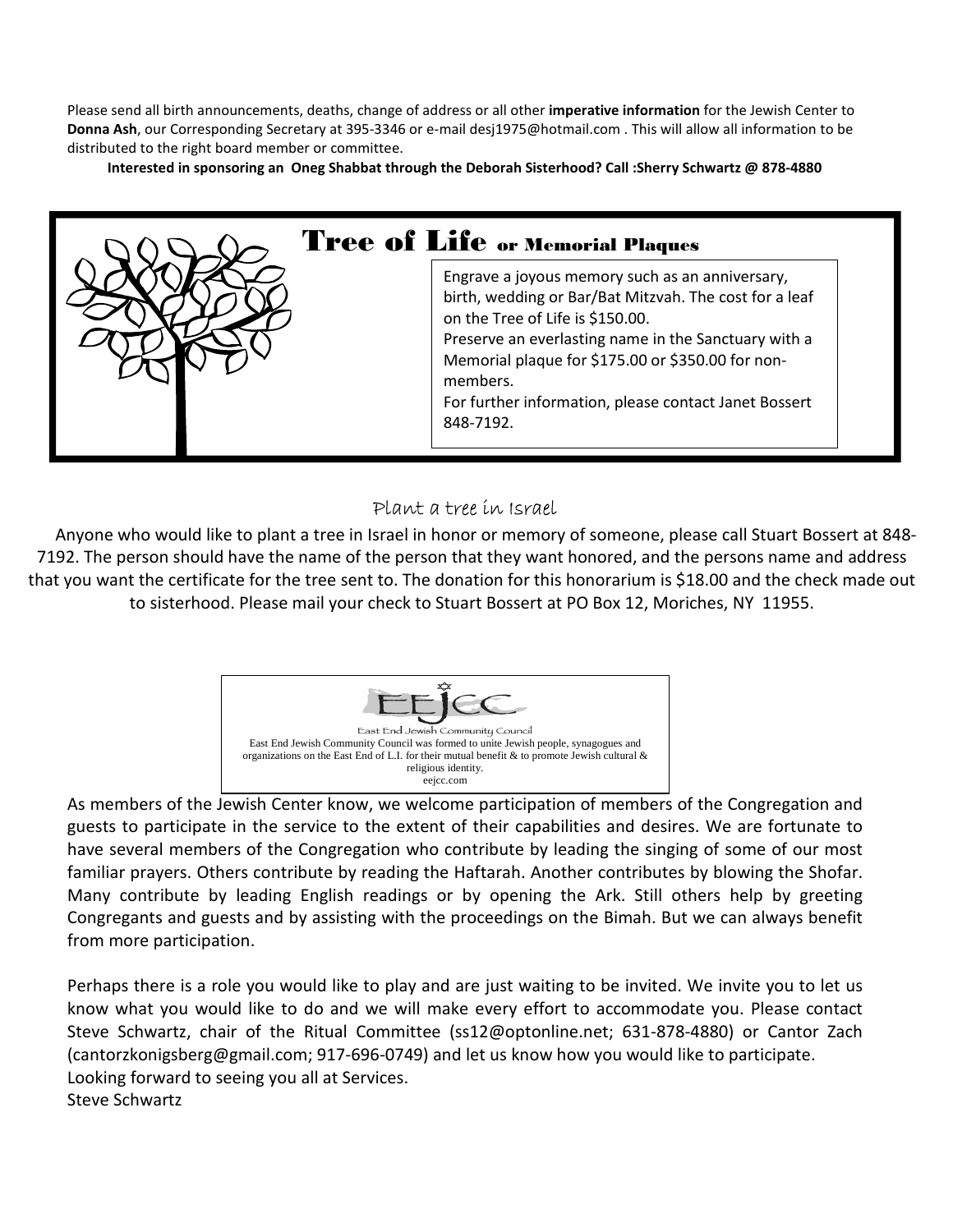

September, 2015

The following are names of individuals whose yahrzeits are memorialized by plaques in the sanctuary and the dates of the Friday evening services on which their yahrzeits will be observed and Kaddish recited in their memory:

| September 4  | Isidore Jacobowitz          |
|--------------|-----------------------------|
| September 4  | Donald Berger               |
| September 4  | Louis Cohn                  |
| September 4  | Paul Alter                  |
| September 4  | Augustus H. Bergmann        |
| September 11 | Charlotte Ober              |
| September 11 | Rhoda Harrison              |
| September 11 | <b>Annette Pribut Smith</b> |
| September 11 | Benjamin Fingaroot          |
| September 11 | <b>Howard Pribut</b>        |
| September 11 | Helen Kronman               |
| September 18 | Fay Janis                   |
| September 18 | Benjamin Shapiro            |
| September 25 | Celia Safier                |
| September 25 | Sam Bernstein               |
| September 25 | Morris Kronman              |
| September 25 | <b>Frances Kvares</b>       |
| September 25 | Jacob Kronman               |

Worshippers who are observing a yahrzeit and who would like any additional name mentioned at the time of Kaddish are asked to present that name in writing to the Cantor prior to the service.

"The memory of the righteous is a Blessing"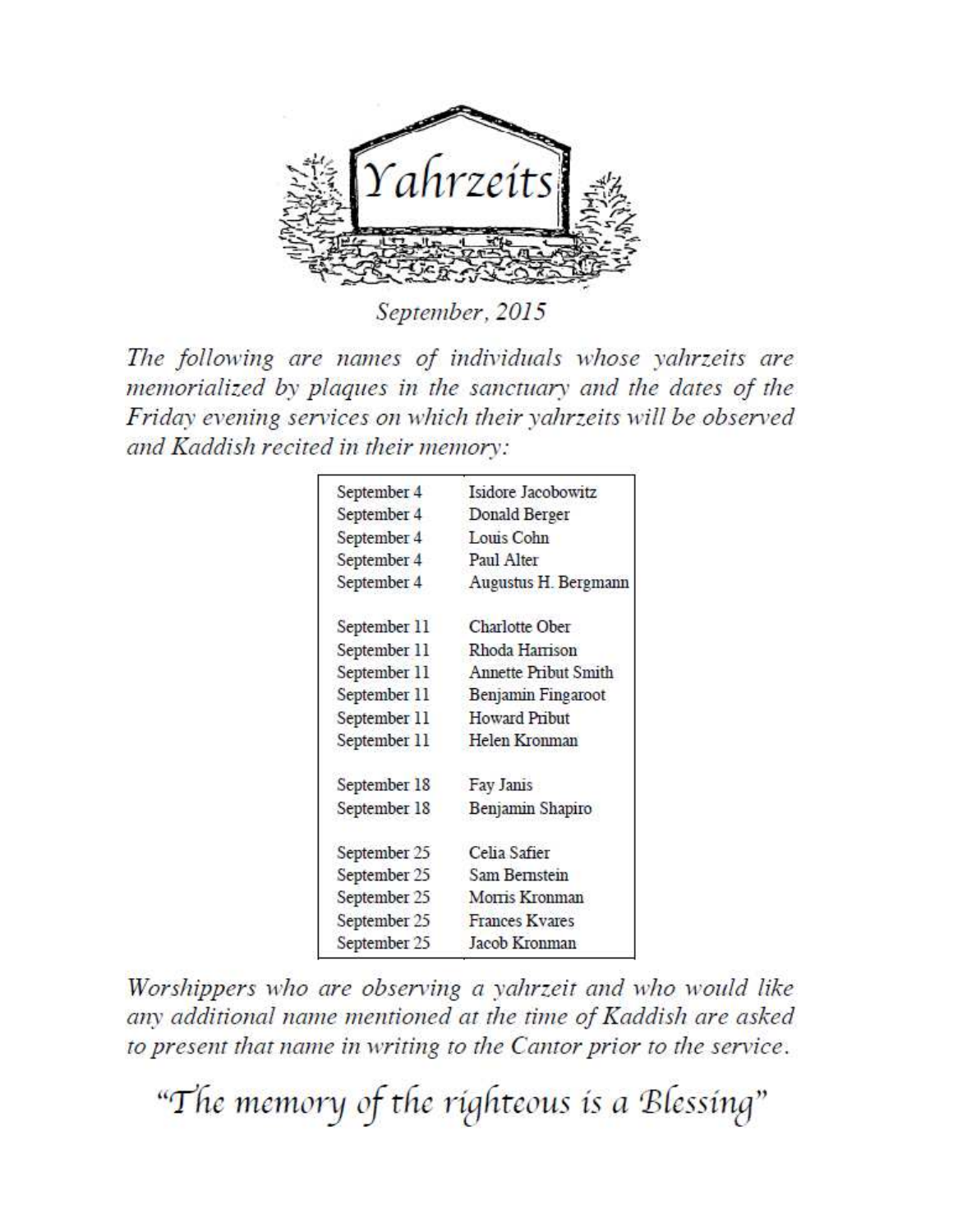

October, 2015

The following are names of individuals whose yahrzeits are memorialized by plaques in the sanctuary and the dates of the Friday evening services on which their vahrzeits will be observed and Kaddish recited in their memory:

| October 2  | Theresa Kronman    |  |
|------------|--------------------|--|
| October 9  | Katie Helfant      |  |
| October 9  | William Ringe      |  |
| October 9  | Edith Berkowitz    |  |
| October 16 | Philip Rudnetsky   |  |
| October 16 | Moms Messinger     |  |
| October 16 | Alfred S. Schwartz |  |
| October 23 | Sylvia Swire       |  |
| October 23 | Herbert Schwartz   |  |
| October 23 | Eve Anne Helfant   |  |
| October 23 | David Cohen        |  |
| October 23 | Sidney Schlansky   |  |
| October 23 | Joseph Harris      |  |
| October 30 | Benjamin Laube     |  |

Worshippers who are observing a yahrzeit and who would like any additional name mentioned at the time of Kaddish are asked to present that name in writing to the Cantor prior to the service.

"The memory of the righteous is a Blessing"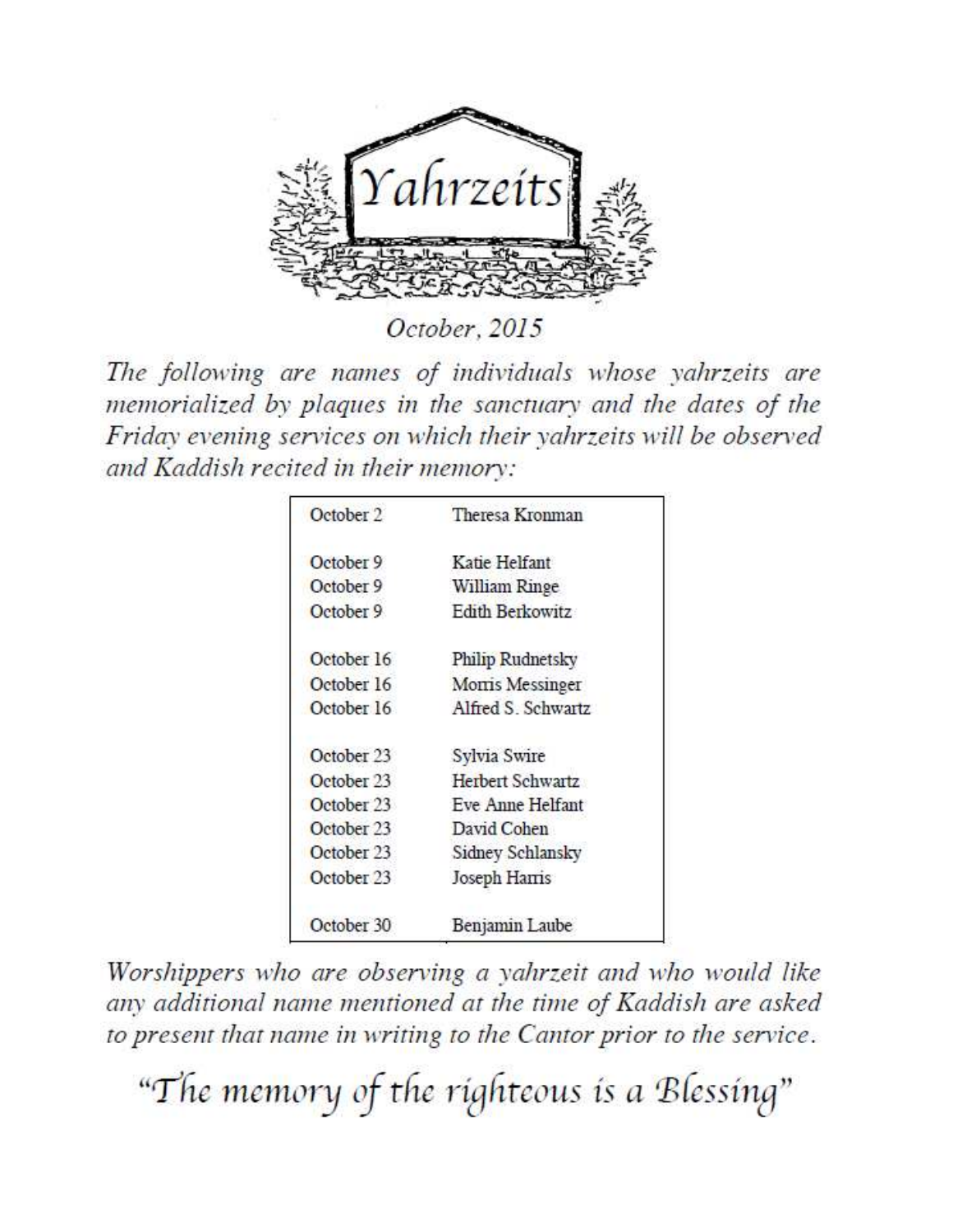| September 2015                                                                                   |                                                                                                         |                                          |                                                                                                 |              |                                                             |                                         |
|--------------------------------------------------------------------------------------------------|---------------------------------------------------------------------------------------------------------|------------------------------------------|-------------------------------------------------------------------------------------------------|--------------|-------------------------------------------------------------|-----------------------------------------|
| Sunday                                                                                           | <b>Monday</b>                                                                                           | <b>Tuesday</b>                           | Wednesday                                                                                       | <b>Thurs</b> | Friday                                                      | Saturday                                |
|                                                                                                  |                                                                                                         |                                          | $\overline{2}$                                                                                  | $\mathbf{3}$ | $\boldsymbol{4}$                                            | 5<br>Selichot 8:30PM                    |
| 6                                                                                                | $\overline{7}$<br>Labor Day                                                                             | 8                                        | 9                                                                                               | 10           | 11                                                          | 12<br><b>Rosh Hashana</b><br>Eve 8PM    |
| 13                                                                                               | 14<br><b>Rosh Hashanah 1st</b><br>Day 9AM<br>Tashlich 1:30PM<br><b>Rosh Hashanah</b><br>2nd Day Eve 8PM | 15<br>Rosh<br>Hashanah<br>2nd Day<br>9AM | 16                                                                                              | 17           | 18<br><b>Shabbat</b><br>Evening<br><b>Service</b><br>7:45PM | 19                                      |
| 20<br><b>Cemetery</b><br><b>Memorial</b><br>Service 11AM<br>First Day of<br><b>Hebrew School</b> | 21                                                                                                      | 22<br><b>Kol Nidre</b><br>6:30PM         | 23<br><b>Break the fast</b><br>7:30PM!<br>Mincha 5:15PM<br><b>Yizkor 11AM</b><br>Yom Kippur 9AM | 24           | 25                                                          | 26<br>Kornreich B'nai<br><b>Mitzvah</b> |
| 27<br><b>Hebrew School -</b><br><b>Sukkah Building</b>                                           | 28                                                                                                      | 29                                       | 30                                                                                              |              |                                                             |                                         |

| October 2015                                                       |                    |                |                |                 |                                                                              |                |
|--------------------------------------------------------------------|--------------------|----------------|----------------|-----------------|------------------------------------------------------------------------------|----------------|
| <b>Sunday</b>                                                      | <b>Monday</b>      | <b>Tuesday</b> | Wednesday      | <b>Thursday</b> | Friday                                                                       | Saturday       |
|                                                                    |                    |                |                | 1               | $\overline{2}$<br>Shabbat/Sukkot/<br>Simchat<br><b>Family service 6:30PM</b> | $\mathfrak{S}$ |
| $\overline{4}$<br>Hoshanah<br><b>Rabbah</b><br><b>Service 10AM</b> | $5\phantom{a}$     | 6              | $\overline{7}$ | 8               | 9                                                                            | 10             |
| 11<br><b>No Hebrew</b><br>School                                   | 12<br>Columbus Day | 13             | 14             | 15              | 16                                                                           | 17             |
| 18<br>Hebrew<br>School                                             | 19                 | 20             | 21             | 22              | 23                                                                           | 24             |
| 25<br>Hebrew<br>School                                             | 26                 | 27             | 28             | 29              | 30                                                                           | 31             |